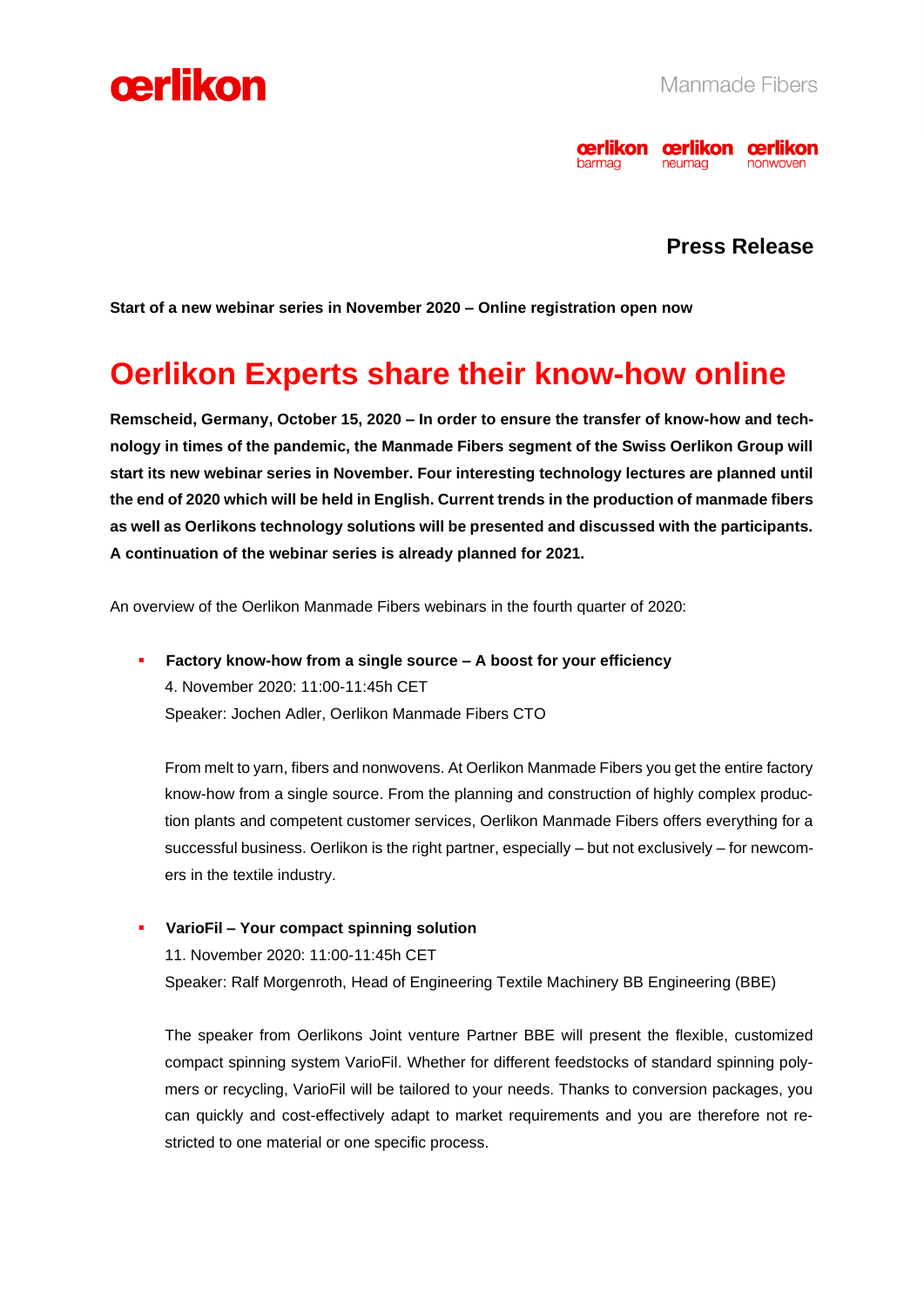# cerlikon

▪ **Green Technologies – Join us on the road to a sustainable fiber industry**  2. December 2020: 11:00-11:45h CET Speaker: Markus Reichwein, Head of Product Management Oerlikon Manmade Fibers

The right technologies for recycling are a key requirement for a sustainable manmade fiber industry. Oerlikon Manmade Fibers describe a cascaded approach into new technologies as well as different material sources outlining your need for versatile solutions.

#### ▪ **VacuFil – Your future upcycling plant, from waste to value**

9. December 2020: 11:00-11:45h CET

Speaker: Matthias Schmitz, Head of Engineering Recycling Technology, BB Engineering (BBE)

The speaker of Oerlikons Joint Venture partner BBE presents the innovative PET recycling system VacuFil. It combines gentle large-scale filtration and controlled intrinsic-viscosity build-up for consistently outstanding melt quality. The vacuum-unit - located next to the filter – quickly and reliably removes volatile contamination. The modular structure of the VacuFil range offers numerous possibilities for the process guiding system. Whether as a standalone solution with downstream granulation or as an inline version including 3DD additive feed – customer requirements can be optimally catered for with customized system configurations.

All Oerlikon Manmade Fibers webinars are suitable for established manmade fiber producers as well as newcomers in the textile industry as the respective speakers take an all-encompassing view of the technology spectrum. Online registration is open and can be done at: [https://www.oerlikon.com/manmade-fibers/de/ueber-uns/events/](https://www.oerlikon.com/manmade-fibers/de/ueber-uns/events/?categories%5B0%5D=110092)

3,503 characters including spaces





Jochen Adler Ralf Morgenroth Markus Reichwein Matthias Schmitz